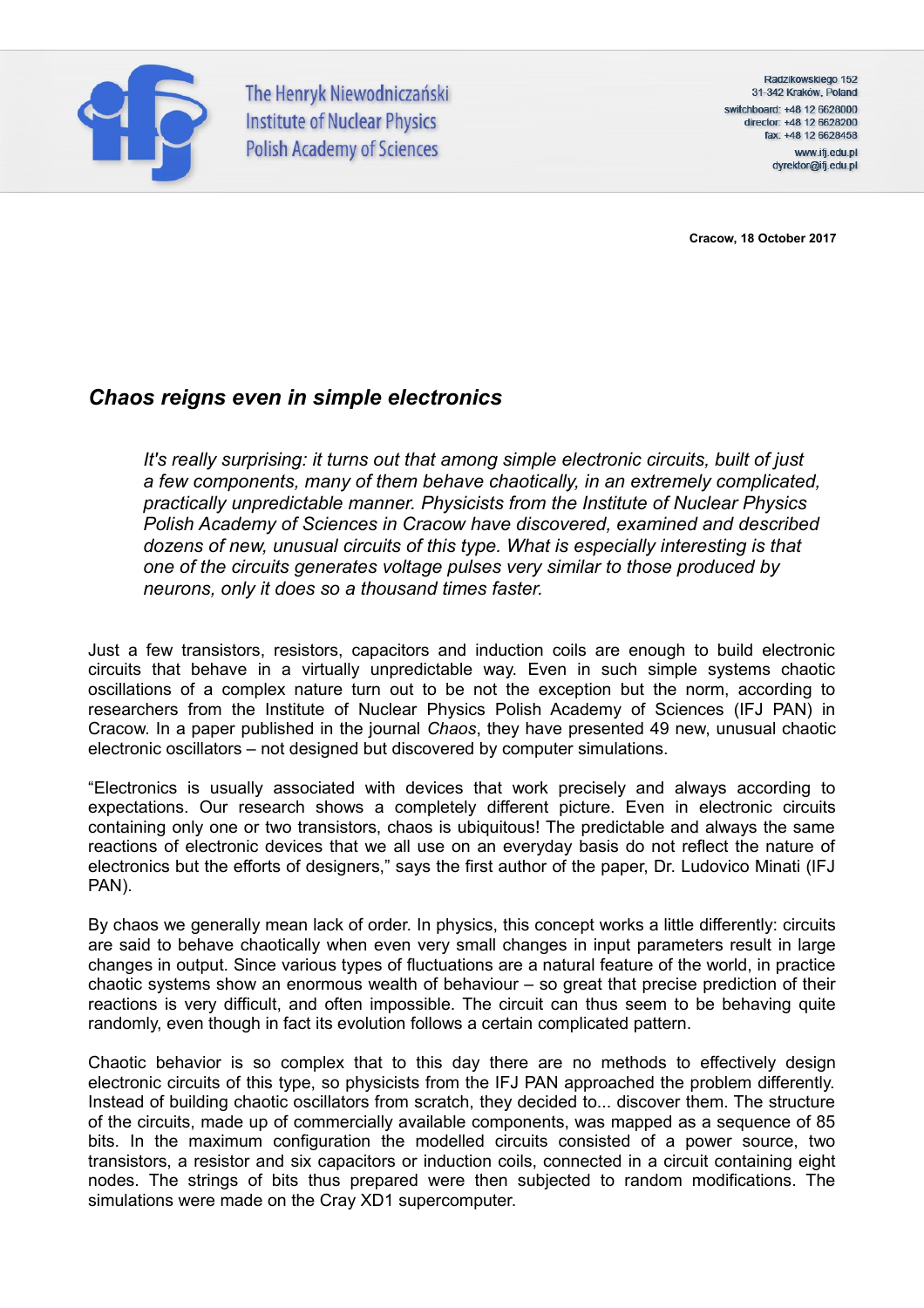"Our search was blind, in a gigantic space offering 2 to a power of 85 possible combinations. During the simulation we analyzed more or less two million circuits, so an extremely small area of the available space. Of these, about 2,500 circuits exhibited interesting behaviour," says Dr. Minati, and emphasizes that chaotic electronic oscillators were known about previously. Up to now, however, it seemed that they occurred in only a few variants, and that their construction required some effort and an appropriately complex system.

Physicists from the IFJ PAN analyzed the behavior of the new circuits using the SPICE program, commonly used in the design of electronic circuits. However, in the case of chaotic behaviour, SPICE's simulation capabilities turned out to be insufficient. So the 100 most interesting circuits were physically built and tested in the laboratory. In order to improve the quality of the signals generated during the tests, delicate tuning of the component parameters was often performed. Eventually the number of interesting circuits was reduced to 49. The smallest chaotic oscillator consisted of one transistor, one capacitor, one resistor and two induction coils. Most of the circuits found showed non-trivial, chaotic behaviour with a sometimes astonishing scale of complexity. This complexity can be visualized using special graphs – attractors, geometrically reflecting the nature of changes in the circuit over time. Statistical analyses of the signals generated by the new oscillators did not, however, reveal any traces of two important features found in many selforganizing systems: criticality and multi-fractality.

"We could talk about multi-fractality if different portions of the voltage variation diagram, magnified in different places in different ways, revealed changes similar to the original characteristics. In turn, we would be dealing with criticality if the circuit was in a state in which it could at any moment switch from regular to chaotic mode or vice versa. We did not notice these phenomena in the examined oscillators," explains Prof. Stanislaw Drozdz (IFJ PAN, Cracow University of Technology) and adds: "Critical systems generally have more opportunities for reacting to changes in their own environment. So it is no wonder that criticality is a phenomenon quite often encountered in nature. A lot points to the fact that a system operating in a critical condition is, for example, the human brain."

Of particular interest was one of the found oscillators, which generated voltage spikes resembling stimuli typical for neurons. The similarity of impulses was striking here, but not complete.

"Our artificial neuron analogue proved to be much faster than its biological counterpart: pulses were produced thousands of times more often! If it were not for the lack of criticality and multifractality, the speed of operation of this circuit would justify talking about an electronic superneuron. Perhaps such a circuit exists, only we have not found it yet. At the moment, we have to be satisfied with our 'almost super-neuron'," comments Dr. Minati, with a smile.

The Cracow-based physicists have also demonstrated that as a result of combining the found circuits in pairs, behaviours of even greater complexity appear. Coupled circuits in some situations worked perfectly synchronously, like musicians playing in unison, in some one of the circuits took over the role of leader and in still others the mutual inter-dependence of the oscillators was so complicated that it was revealed only after careful analysis of statistics.

In order to accelerate the development of research into electronic systems that simulate the behaviour of the human brain, the diagrams of all the circuits found by physicists from the IFJ PAN have been made public. Anyone interested can download them from: ftp://ftp.aip.org/epaps/chaos/E-CHAOEH-27-012707

The Henryk Niewodniczański Institute of Nuclear Physics (IFJ PAN) is currently the largest research institute of the Polish Academy of Sciences. The broad range of studies and activities of IFJ PAN includes basic and applied research, ranging from particle physics and astrophysics, through hadron physics, high-, medium-, and low-energy nuclear physics, condensed matter physics (including materials engineering), to various applications of methods of nuclear physics in interdisciplinary research, covering medical physics, dosimetry, radiation and environmental biology, environmental protection, and other related disciplines. The average yearly yield of the IFJ PAN encompasses more than 600 scientific papers in the Journal Citation Reports published by the Thomson Reuters. The part of the Institute is the Cyclotron Centre Bronowice (CCB) which is an infrastructure, unique in Central Europe, to serve as a clinical and research centre in the area of medical and nuclear physics. IFJ PAN is a member of the Marian Smoluchowski Kraków Research Consortium: "Matter-Energy-Future" which possesses the status of a Leading National Research Centre (KNOW) in physics for the years 2012-2017. The Institute is of A+ Category (leading level in Poland) in the field of sciences and engineering.